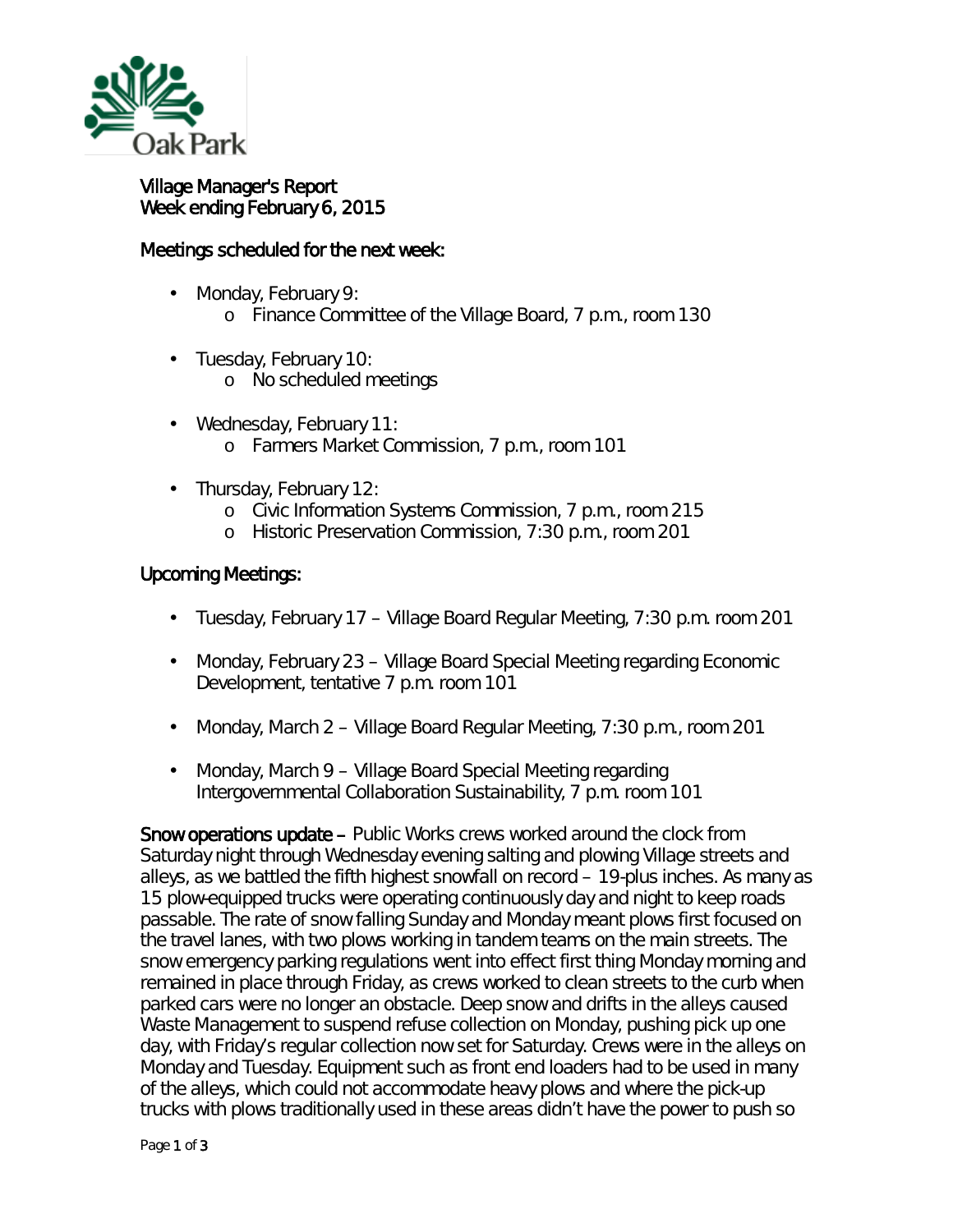much snow. Street cleanup was compounded as owners whose cars were buried drug more snow into the street as they pulled away from alleys and on-street locations. In addition, many vehicle owners shoveled snow from around their cars into the street, requiring crews to continuously return to plow again. Another 1.8 inches of snow fell Tuesday night, furthering complicating removal efforts. Crews also cleared sidewalks by the public transit areas and other sites where the Village has assumed responsibility for safe pedestrian travel. With warming temperatures predicted for Friday and Saturday, road conditions should continue to improve.

Snow leads to garage demolitions – Development Customer Services Department staff aided two property owners who needed to demolish garages that had collapsed under the heavy snow load. In the first instance, the Neighborhood Services Division worked with the Permit Processing Division to expedite a demolition permit to allow a car to be freed. In the second case, demolishing the garage prevented further collapse into the neighbors' yard and potential disturbance of a utility pole in the alley.

State approves environmental inspection programs – Following a required inspection of the Village's environmental services programs, the Illinois Department of Public Health determined that our local Health Department is in compliance with the standards of the Local Health Protection Grant rules as related to food protection, potable water supply and private sewage disposal programs. This detailed program review is completed every three years as part of the grant requirements. The state review covers policies, procedures and a random sample of inspection activity.

Helping residents save water -- The low-flow toilet rebate program has been a hit with residents again this year. The Neighborhood Services Division provided 50 residents with \$100 rebates in January alone. The division also is offering free water-saver kits, each of which contains a low-flow shower head, low-flow kitchen and bath faucet aerators, and a toilet tank water displacement device, that reduces the amount of water per flush. Each kit can save up to 57 gallons of water per person per day. Approximately 110 kits still are available.

Fire Department report – The Fire Department responded to 517 calls for service in January, 297 of the calls (57 percent) for emergency medical services. January saw two significant fires – the new Pete's Fresh Market on Lake Street on Jan. 13 and a single family home in the 900 block of Forest Avenue. Quick action by the construction crew at Pete's limited damage and likely precluded any delay in the renovation schedule. The residential fire required crews to use a ladder to rescue the homeowner and his dogs from a second floor porch. Public education efforts in January continued the *Adopt-a Firefighter* program, with a firefighter/paramedic making a risk prevention presentation to 270 elementary school students.

Page 2 of 3 Earth Fest seeking sponsors – Sponsors are now being sought for the Village's sixth annual celebration of green living — *Earth Fest* — scheduled for Sat., April 25, in the LEED® Gold-certified Public Works Center. Sponsors not only receive special recognition in event promotional materials, they also help move the community forward toward the important goal of living sustainably. Sponsors earn the opportunity to not only educate but also to engage and empower people to make healthier choices for themselves, their families and the planet. Sponsorships range from \$125 to \$1,000. This year's event will again feature booths for recycling